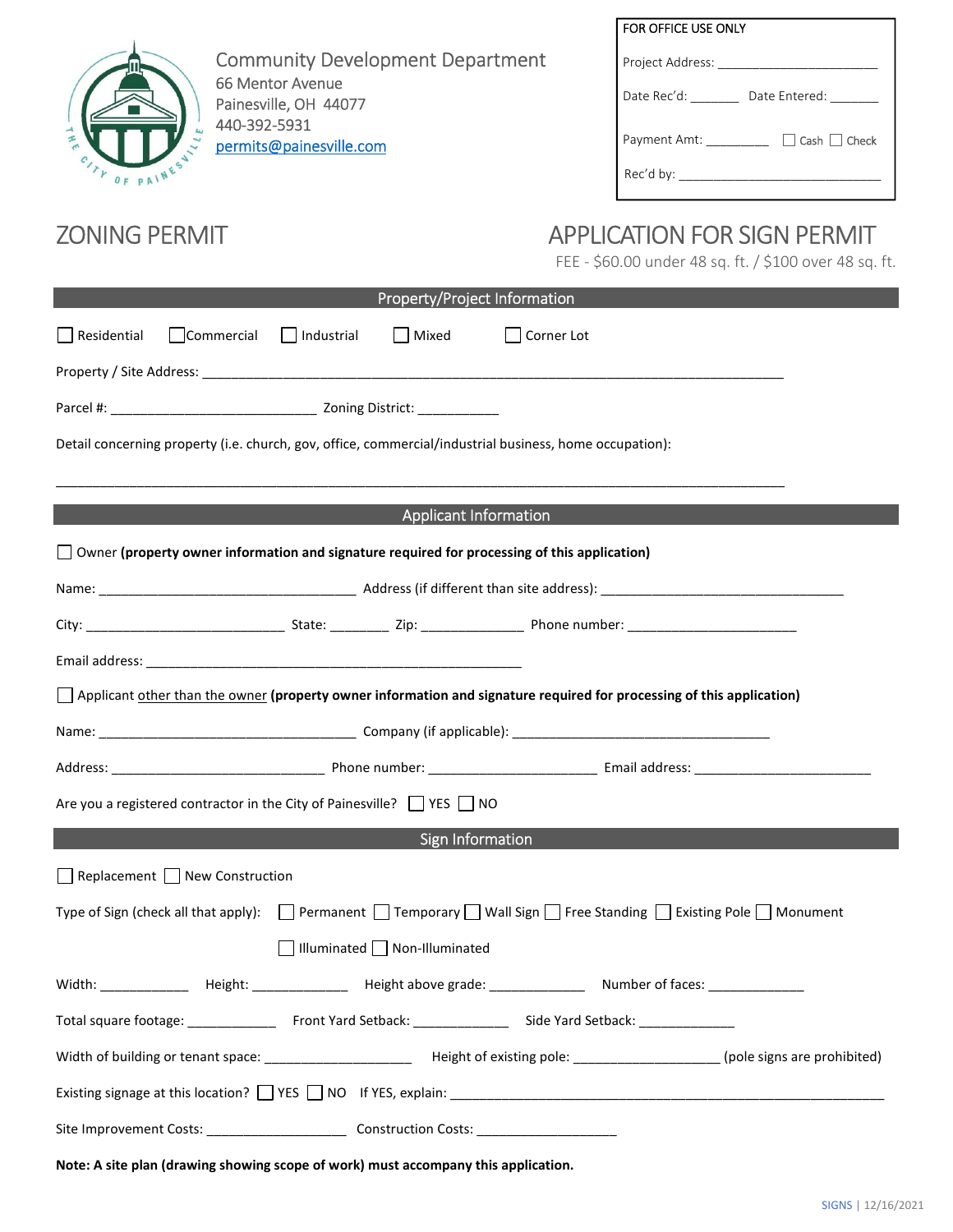## Applicant Certification

**I/we hereby agree to conform to the City of Painesville Ordinances and have read all accompanying documentation attached to this application. I also hereby certify that all statements made on this application are true and complete and that I have a legal right to make this application or to possess a written power of attorney on the above premises. I understand that issuance of this permit is for zoning only and shall not be construed as a building permit for projects.** 

SIGNS

| Applicant Signature:                                                     | Date: |
|--------------------------------------------------------------------------|-------|
| <b>Owner Signature:</b>                                                  | Date: |
| (required if person other than the owner is submitting this application) |       |

*By signing this application, I agree to comply with the City of Painesville Ordinances. Please note: Making application for this permit/ certificate entitles Painesville Inspectors complete access to the property to conduct all necessary inspections. A site plan shall be submitted and the review procedure shall ensure development complies with the standards of the Unified Development Code (UDC). Issuance of a Certificate of Compliance (Zoning Permit) shall not be construed as a building permit for projects.* 

## **SECTION 1127.03 APPLICABILITY Incomplete applications will not be accepted or processed**

a) Signs shall be designed, erected, altered, reconstructed, moved or maintained, in whole or in part, in accordance with the type, design, size, location, illumination and other provisions set forth in this chapter.

b) Unless otherwise provided, this chapter shall apply to any sign, in any zoning district, that is visible from the public right-of-way or from property other than the property on which the sign is located regardless of legibility. c) The construction, erection, safety and maintenance of all signs shall also comply with the provisions of the Building

Code of the City of Painesville.

d) The following displays shall not be governed by the provisions of these regulations:

1) Flags, emblems, notices and insignia of any governmental agency.

2) Signs conforming to the Ohio Manual of Uniform Traffic Control Devices and other government signs for traffic control, public safety and other regulatory purposes.

### **1127.04 PERMIT REQUIRED.**

a) A sign permit shall be required prior to the erection display, relocation, or alteration of any sign except as otherwise provided in this chapter. However, minor repairs or maintenance not involving structural changes may be undertaken without first obtaining a permit.

b) **Application** for sign permits shall be made upon forms provided by the Administrator and shall contain the following information:

(1) The name, mailing address, e-mail address and telephone number of the applicant;

(2) The location of the building, structure or lot to which or upon which the sign is to be attached or erected;

(3) Two scale drawings, blueprints or ink, as well as a digital version in a format acceptable to the City, of the plans and specifications of each sign indicating all dimensions, materials, colors, type of lettering illumination,

method of construction and means of attachment to the building or ground;

(4) The name of the person erecting the sign;

(5) Written consent of the owner of the building, structure or land to which or on which the sign is to be erected;

(6) Photograph of the area of the building upon which a wall sign is to be placed;

(7) Such other information as the Administrator shall require to show full compliance with this and all other ordinances of the City;

(8) Payment of a fee as required by Section 1105.05.

c) When required, approval of the Design Review Board shall be obtained before issuance of a sign permit.

d) Upon receipt of a completed application, the Administrator shall examine all required plans and specifications as well as the premises upon which the sign is to be placed. If the proposed sign is in compliance with all the requirements of this chapter and all other ordinances of the municipality, the sign permit shall be issued. If the work authorized under the sign permit has not been completed within one year after date of issuance, the permit shall become null and void.